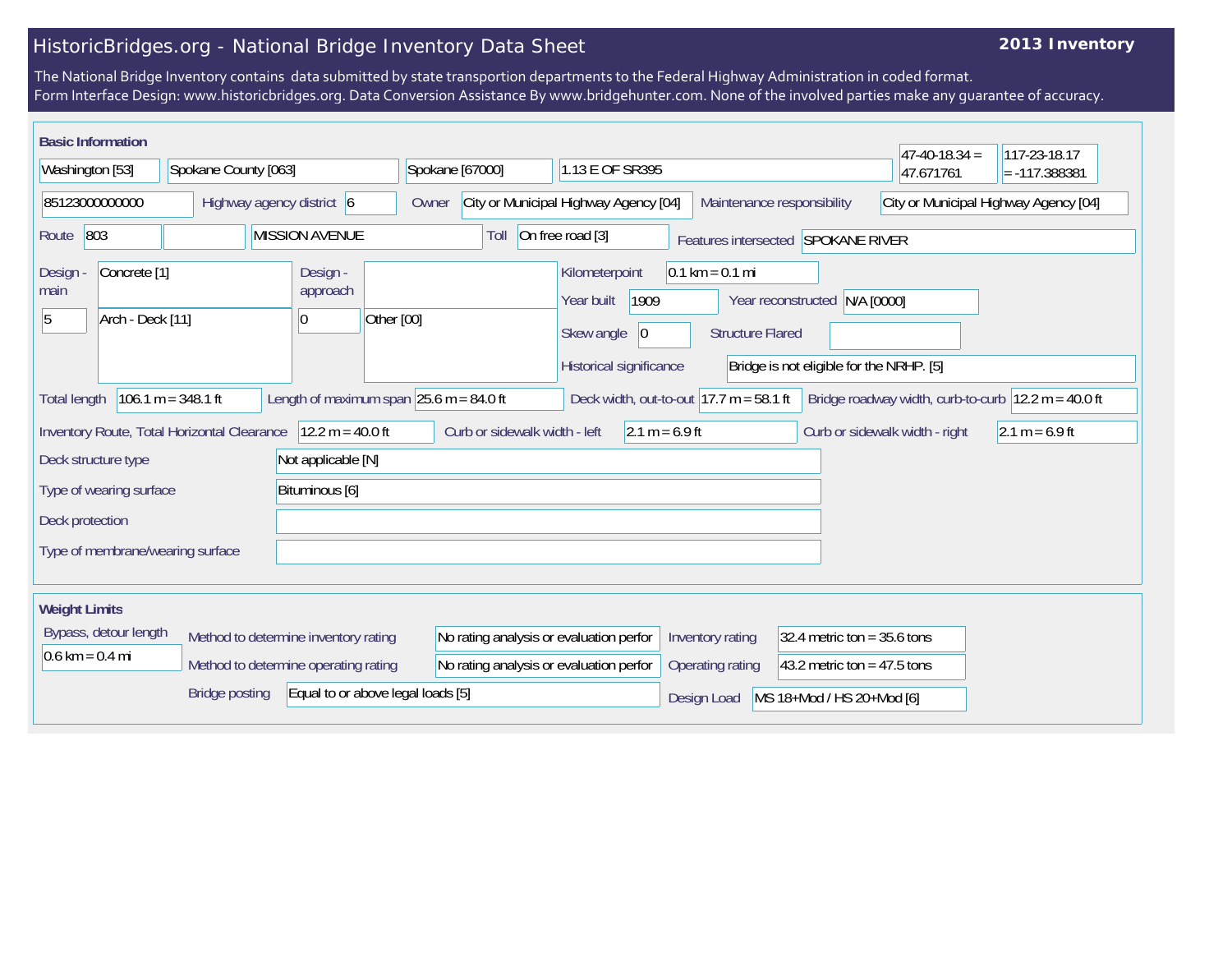| <b>Functional Details</b>                                                                                |                                                                                              |
|----------------------------------------------------------------------------------------------------------|----------------------------------------------------------------------------------------------|
| 20500<br>Average daily truck traffi 2<br>Average Daily Traffic                                           | Year 2010<br>2032<br>26400<br>%<br>Future average daily traffic<br>Year                      |
| Other Principal Arterial (Urban) [14]<br>Road classification                                             | Approach roadway width<br>$12.2 m = 40.0 ft$<br>Lanes on structure $ 4 $                     |
| Type of service on bridge Highway-pedestrian [5]                                                         | Closed median (no barriers) [2]<br>Direction of traffic 2 - way traffic [2]<br>Bridge median |
| Parallel structure designation<br>No parallel structure exists. [N]                                      |                                                                                              |
| Waterway [5]<br>Type of service under bridge                                                             | Navigation control<br>Lanes under structure<br>$\overline{0}$                                |
| Navigation vertical clearanc<br>$0 = N/A$                                                                | Navigation horizontal clearance $ 0 = N/A $                                                  |
| Minimum navigation vertical clearance, vertical lift bridge                                              | 99.99 m = $328.1$ ft<br>Minimum vertical clearance over bridge roadway                       |
| Minimum lateral underclearance reference feature Feature not a highway or railroad [N]                   |                                                                                              |
| Minimum lateral underclearance on right $0 = N/A$                                                        | Minimum lateral underclearance on left $0 = N/A$                                             |
| Minimum Vertical Underclearance $ 0 = N/A$                                                               | Minimum vertical underclearance reference feature Feature not a highway or railroad [N]      |
| Appraisal ratings - underclearances N/A [N]                                                              |                                                                                              |
|                                                                                                          |                                                                                              |
| <b>Repair and Replacement Plans</b>                                                                      |                                                                                              |
| Type of work to be performed                                                                             | Work to be done by contract [1]<br>Work done by                                              |
| Replacement of bridge or other structure because<br>of substandard load carrying capacity or substantial | 409000<br>Bridge improvement cost<br>41000<br>Roadway improvement cost                       |
| bridge roadway geometry. [31]                                                                            | $324.6 m = 1065.0 ft$<br>Length of structure improvement<br>Total project cost<br>614000     |
|                                                                                                          | 2013<br>Year of improvement cost estimate                                                    |
|                                                                                                          | Border bridge - state<br>Border bridge - percent responsibility of other state               |
|                                                                                                          | Border bridge - structure number                                                             |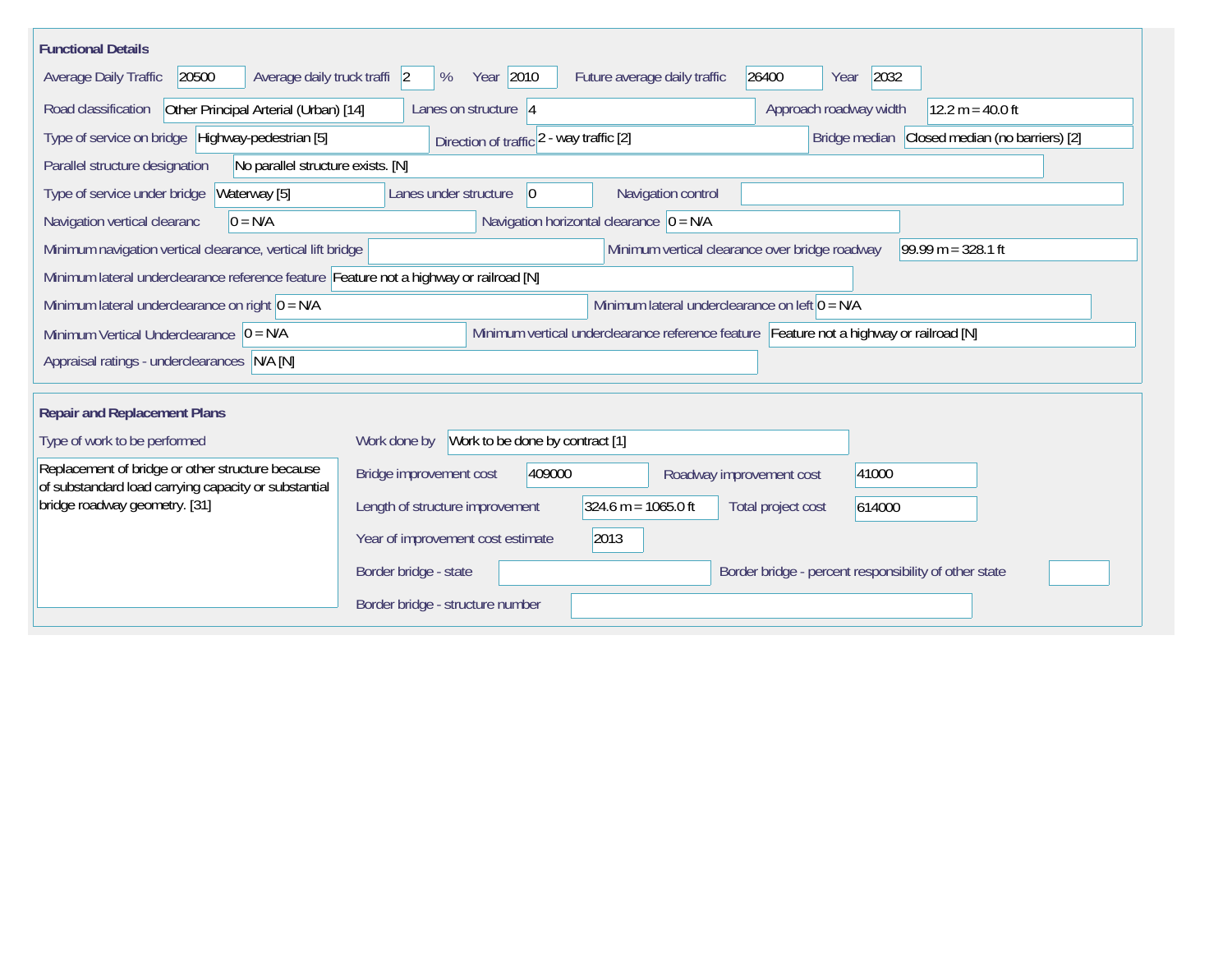| <b>Inspection and Sufficiency</b>                 |                                                         |                                                                                                                   |                                                                                    |                                                                  |                           |  |  |  |
|---------------------------------------------------|---------------------------------------------------------|-------------------------------------------------------------------------------------------------------------------|------------------------------------------------------------------------------------|------------------------------------------------------------------|---------------------------|--|--|--|
| Open, no restriction [A]<br>Structure status      |                                                         | Appraisal ratings -<br>structural                                                                                 | Somewhat better than minimum adequacy to tolerate being left in place as<br>is [5] |                                                                  |                           |  |  |  |
| Condition ratings - superstructure Fair [5]       |                                                         | Appraisal ratings -<br>roadway alignment                                                                          | Equal to present minimum criteria [6]                                              |                                                                  |                           |  |  |  |
| Condition ratings - substructure                  | Fair [5]                                                | Appraisal ratings -                                                                                               |                                                                                    | Basically intolerable requiring high priority of replacement [2] |                           |  |  |  |
| Condition ratings - deck                          | Good [7]                                                | deck geometry                                                                                                     |                                                                                    |                                                                  |                           |  |  |  |
| Scour                                             |                                                         | Bridge foundations determined to be stable for assessed or calculated scour condition. [5]                        |                                                                                    |                                                                  |                           |  |  |  |
| Channel and channel protection                    | required or are in a stable condition. [8]              | Banks are protected or well vegetated. River control devices such as spur dikes and embankment protection are not |                                                                                    |                                                                  |                           |  |  |  |
| Appraisal ratings - water adequacy                | Equal to present desirable criteria [8]                 |                                                                                                                   |                                                                                    | Status evaluation                                                | Functionally obsolete [2] |  |  |  |
| Pier or abutment protection                       |                                                         |                                                                                                                   |                                                                                    | 59.1<br>Sufficiency rating                                       |                           |  |  |  |
| Culverts                                          | Not applicable. Used if structure is not a culvert. [N] |                                                                                                                   |                                                                                    |                                                                  |                           |  |  |  |
| Traffic safety features - railings                |                                                         | Inpected feature meets currently acceptable standards. [1]                                                        |                                                                                    |                                                                  |                           |  |  |  |
| Traffic safety features - transitions             |                                                         |                                                                                                                   |                                                                                    |                                                                  |                           |  |  |  |
| Traffic safety features - approach guardrail      |                                                         |                                                                                                                   |                                                                                    |                                                                  |                           |  |  |  |
| Traffic safety features - approach guardrail ends |                                                         |                                                                                                                   |                                                                                    |                                                                  |                           |  |  |  |
| September 2011 [0911]<br>Inspection date          |                                                         | 24<br>Designated inspection frequency                                                                             | <b>Months</b>                                                                      |                                                                  |                           |  |  |  |
| Underwater inspection                             | Unknown [Y60]                                           | Underwater inspection date                                                                                        |                                                                                    | August 2009 [0809]                                               |                           |  |  |  |
| Fracture critical inspection                      | Not needed [N]                                          | Fracture critical inspection date                                                                                 |                                                                                    |                                                                  |                           |  |  |  |
| Other special inspection                          | Not needed [N]                                          |                                                                                                                   | Other special inspection date                                                      |                                                                  |                           |  |  |  |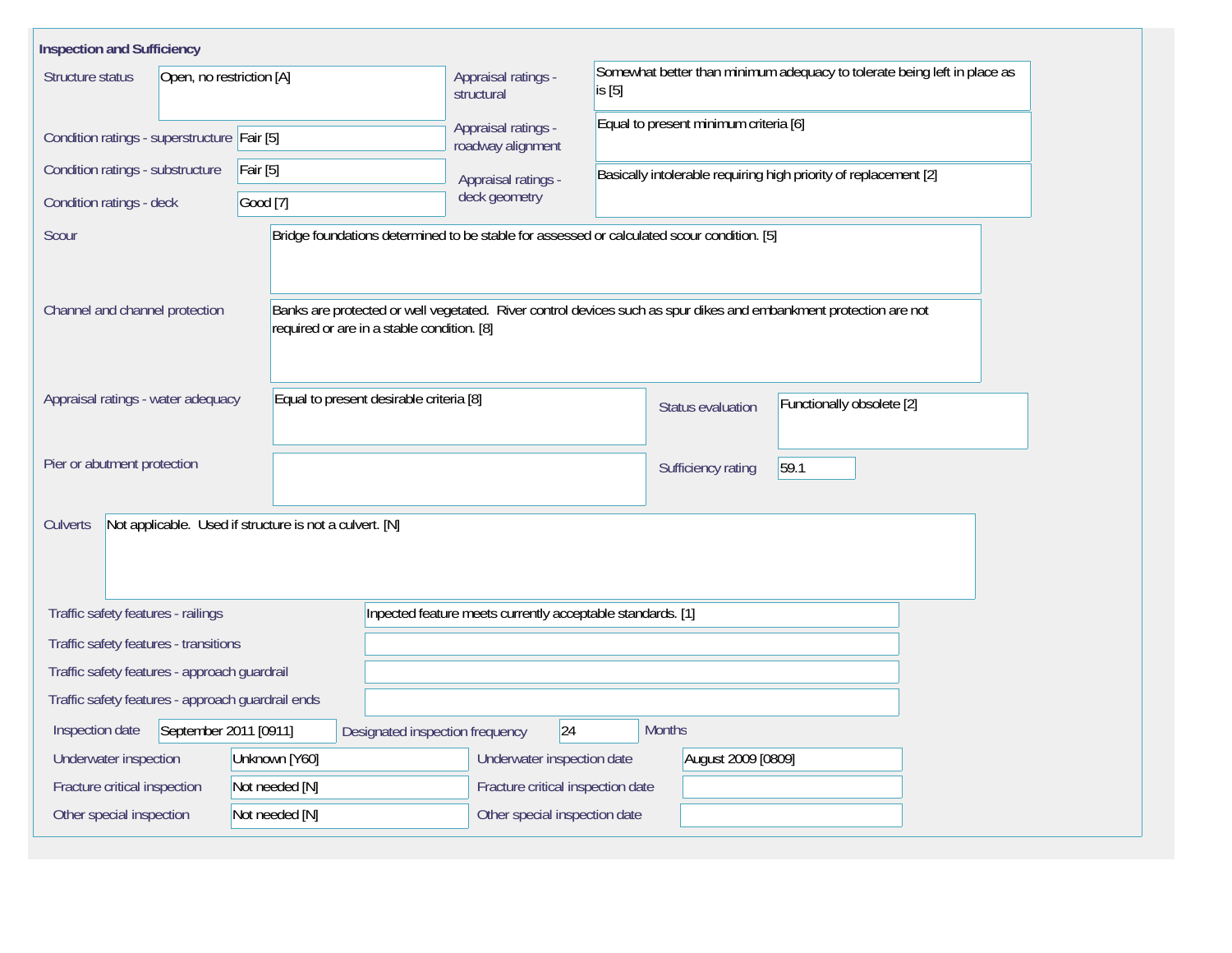## **BRIDGE INSPECTION REPORT**

|                     |                                             |               | Ver Date: 11/26/2013 |                       | Agency: SPOKANE               |
|---------------------|---------------------------------------------|---------------|----------------------|-----------------------|-------------------------------|
| Status: Released    |                                             |               | Printed On: 09/30/20 |                       | Program Mgr: Roman G. Peralta |
| Bridge No.          | 420000803                                   | Page: 1/3     |                      | <b>Structure Type</b> |                               |
|                     | <b>Bridge Name</b> MISSION AVE OC SPOKANE R | Route         | 00803                | Location              | 1.13 E OF SR395               |
| <b>Structure ID</b> | 08512300                                    | MilePost 0.00 |                      | Intersecting          | <b>SPOKANE RIVER</b>          |

| JEM<br>G0608<br>Inspector's Signature<br>IDent# |  |                         |       |   |  |                        | Co-Inspector's Signature |              |                      |       |     |              |               |                              |            |                 |
|-------------------------------------------------|--|-------------------------|-------|---|--|------------------------|--------------------------|--------------|----------------------|-------|-----|--------------|---------------|------------------------------|------------|-----------------|
|                                                 |  |                         |       |   |  |                        |                          |              |                      |       |     |              |               | <b>Inspections Performed</b> |            |                 |
| 5                                               |  | <b>Structural Adgcy</b> | (657) | N |  | Pier/Abut/Protect      | (679)                    | 1909         | Year Built           | (332) | IT. |              | <b>NT HRS</b> | <b>Date</b>                  |            | <b>Rep Type</b> |
| $\overline{2}$                                  |  | Deck Geometry           | (658) | 5 |  | Scour                  | (680)                    | 0            | Year Rebuilt         | (336) | Y   | 24           | 5.0           | 09/17/2013 Routine           |            |                 |
| 9                                               |  | Underclearance          | (659) | 6 |  | <b>Retaining Walls</b> | (682)                    | 48           | <b>Oper Rating</b>   | (551) |     |              |               |                              | Fract Crit |                 |
| 5                                               |  | <b>Operating Level</b>  | (660) | 9 |  | <b>Pier Protection</b> | (683)                    | 36           | Inv Rating           | (554) | D   | 60           | 1.0           | 08/13/2013 Underwater        |            |                 |
| 6                                               |  | <b>Alignment Adgcy</b>  | (661) |   |  | <b>Bridge Rails</b>    | (684)                    | Α            | Open Close           | (293) |     |              |               |                              | Special    |                 |
| 8                                               |  | WaterwayAdqcy           | (662) | 0 |  | Transition             |                          | $(685)$ 9999 | Vert Over Deck       | (360) |     |              |               |                              | Interim    |                 |
| $\overline{7}$                                  |  | Deck Overall            | (663) | 0 |  | Guardrails             |                          | (686) 0000   | Vert Under           | (374) |     |              |               |                              | Equipment  |                 |
| 9                                               |  | <b>Drains Condition</b> | (664) | 0 |  | Terminals              | (687)                    | N            | Vert Und Code        | (378) |     |              |               |                              | Damage     |                 |
| 5                                               |  | Superstructure          | (671) | N |  | <b>Revise Rating</b>   |                          | (688) 0.00   | <b>Asphalt Depth</b> |       |     |              |               |                              | Safety     |                 |
| $\overline{2}$                                  |  | <b>Number Utilities</b> | (675) |   |  | Photos Flag            | (691)                    |              | Speed Limit          |       |     |              |               |                              | Short Span |                 |
| 5                                               |  | Substructure            | (676) |   |  | Soundings Flag         | (693)                    |              |                      |       |     | Total: 0.0   |               |                              |            |                 |
| 8                                               |  | Chan/Protection         | (677) |   |  | Measure Clearance      | (694)                    |              |                      |       |     |              |               |                              |            |                 |
| 9                                               |  | Culvert                 | (678) |   |  |                        |                          |              |                      |       |     | Suff Rating: |               | 58.93 FO                     | 58.93      | <b>FO</b>       |

|                | <b>BMS Elements</b>                 |              |              |          |              |         |              |  |  |  |  |  |  |
|----------------|-------------------------------------|--------------|--------------|----------|--------------|---------|--------------|--|--|--|--|--|--|
| <b>Element</b> | <b>Element Description</b>          | <b>Total</b> | <b>Units</b> | State 1  | State 2      | State 3 | State 4      |  |  |  |  |  |  |
| 12             | <b>Concrete Deck</b>                | 13920        | <b>SF</b>    | $-10$    | 13920        | 10      | $\mathbf{0}$ |  |  |  |  |  |  |
| 116            | <b>Concrete Stringer</b>            | 1392         | LF           | 696      | 696          | 0       | $\mathbf{0}$ |  |  |  |  |  |  |
| 145            | Earth Filled Concrete Arch          | 314          | LF           | $\Omega$ | 300          | 14      | $\mathbf 0$  |  |  |  |  |  |  |
| 212            | Concrete Submerged Pier Wall        | 160          | LF           | 0        | 120          | 40      | $\mathbf 0$  |  |  |  |  |  |  |
| 215            | <b>Concrete Abutment</b>            | 66           | LF           | 50       | 16           | 0       | $\mathbf{0}$ |  |  |  |  |  |  |
| 220            | Concrete Submerged Pile Cap/Footing | 6            | EA           | 6        | $\mathbf{0}$ | 0       | $\mathbf 0$  |  |  |  |  |  |  |
| 266            | Concrete Sidewalk & Supports        | 903          | <b>SF</b>    | 403      | 450          | 50      | $\mathbf 0$  |  |  |  |  |  |  |
| 331            | <b>Concrete Bridge Railing</b>      | 696          | LF           | 678      | 10           | 8       | $\mathbf{0}$ |  |  |  |  |  |  |
| 340            | Metal Pedestrian Railing            | 696          | LF           | 646      | 30           | 20      | $\mathbf{0}$ |  |  |  |  |  |  |
| 361            | Scour                               | 6            | EA           | 6        | 0            | 0       | $\mathbf{0}$ |  |  |  |  |  |  |
| 800            | Asphaltic Concrete (AC) Overlay     | 13920        | <b>SF</b>    | 13820    | 100          | 0       | $\mathbf 0$  |  |  |  |  |  |  |
|                |                                     | <b>Notes</b> |              |          |              |         |              |  |  |  |  |  |  |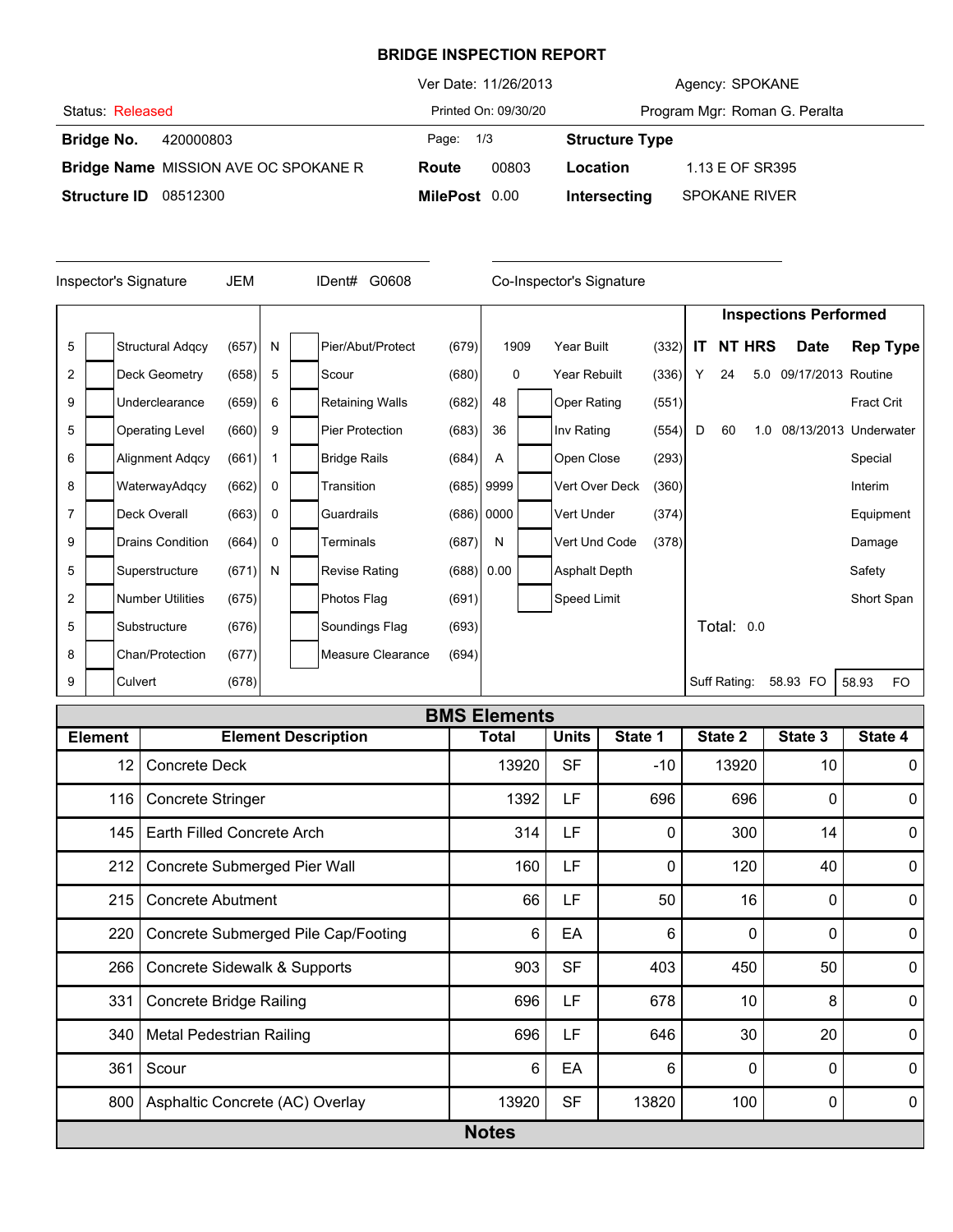## **BRIDGE INSPECTION REPORT**

|                     |                                      | Ver Date: 11/26/2013 |                      |                       | Agency: SPOKANE               |
|---------------------|--------------------------------------|----------------------|----------------------|-----------------------|-------------------------------|
| Status: Released    |                                      |                      | Printed On: 09/30/20 |                       | Program Mgr: Roman G. Peralta |
| Bridge No.          | 420000803                            | Page: 2/3            |                      | <b>Structure Type</b> |                               |
|                     | Bridge Name MISSION AVE OC SPOKANE R | Route                | 00803                | Location              | 1.13 E OF SR395               |
| <b>Structure ID</b> | 08512300                             | MilePost 0.00        |                      | Intersecting          | <b>SPOKANE RIVER</b>          |

|                 | <b>Repairs</b>                                                                                                                                                                                                                                                                                                                                                                                                                                                                                                                                                                                                                                                                                                                                                                                                                                                                                                                                                                                                                                                                                                                                                                                                                                                                                                                                                                                                                                                                                                                                                                                  |
|-----------------|-------------------------------------------------------------------------------------------------------------------------------------------------------------------------------------------------------------------------------------------------------------------------------------------------------------------------------------------------------------------------------------------------------------------------------------------------------------------------------------------------------------------------------------------------------------------------------------------------------------------------------------------------------------------------------------------------------------------------------------------------------------------------------------------------------------------------------------------------------------------------------------------------------------------------------------------------------------------------------------------------------------------------------------------------------------------------------------------------------------------------------------------------------------------------------------------------------------------------------------------------------------------------------------------------------------------------------------------------------------------------------------------------------------------------------------------------------------------------------------------------------------------------------------------------------------------------------------------------|
| 800             | The asphalt overlay was replaced in the summer of 2011 and with this the bridge has showed a noticeable decrease<br>in the amount of water coming out of the expansion joints and pier drain pipes.                                                                                                                                                                                                                                                                                                                                                                                                                                                                                                                                                                                                                                                                                                                                                                                                                                                                                                                                                                                                                                                                                                                                                                                                                                                                                                                                                                                             |
| 361             | The soundings were taken on 8/14/2013 in addion to those taken by the dive team. See the attached dive report.                                                                                                                                                                                                                                                                                                                                                                                                                                                                                                                                                                                                                                                                                                                                                                                                                                                                                                                                                                                                                                                                                                                                                                                                                                                                                                                                                                                                                                                                                  |
| 340             | The large concrete railing posts are spalling where the metal railing is attached, and at the bottom corners.                                                                                                                                                                                                                                                                                                                                                                                                                                                                                                                                                                                                                                                                                                                                                                                                                                                                                                                                                                                                                                                                                                                                                                                                                                                                                                                                                                                                                                                                                   |
| 331             |                                                                                                                                                                                                                                                                                                                                                                                                                                                                                                                                                                                                                                                                                                                                                                                                                                                                                                                                                                                                                                                                                                                                                                                                                                                                                                                                                                                                                                                                                                                                                                                                 |
|                 | some spalling at the expansion joints, especially over Arches 4 and 5. Some of the joints have moss growing in<br>them and water seeping out and staining the pier below.                                                                                                                                                                                                                                                                                                                                                                                                                                                                                                                                                                                                                                                                                                                                                                                                                                                                                                                                                                                                                                                                                                                                                                                                                                                                                                                                                                                                                       |
| 266             | The sidewalk soffit has leaching cracks and diffuse efflorescence. The sidewalk brackets have leaching cracks and                                                                                                                                                                                                                                                                                                                                                                                                                                                                                                                                                                                                                                                                                                                                                                                                                                                                                                                                                                                                                                                                                                                                                                                                                                                                                                                                                                                                                                                                               |
| 220             |                                                                                                                                                                                                                                                                                                                                                                                                                                                                                                                                                                                                                                                                                                                                                                                                                                                                                                                                                                                                                                                                                                                                                                                                                                                                                                                                                                                                                                                                                                                                                                                                 |
| 215             |                                                                                                                                                                                                                                                                                                                                                                                                                                                                                                                                                                                                                                                                                                                                                                                                                                                                                                                                                                                                                                                                                                                                                                                                                                                                                                                                                                                                                                                                                                                                                                                                 |
| 212             | The pier walls have steel angles embedded in the upstream ends for protection. The piers are in good shape overall.<br>There is a large crack in the nosing of Pier 5, but it is still intact.                                                                                                                                                                                                                                                                                                                                                                                                                                                                                                                                                                                                                                                                                                                                                                                                                                                                                                                                                                                                                                                                                                                                                                                                                                                                                                                                                                                                  |
| 145             | The arch soffits have rock pockets, some of which have been repaired with gunite. There are drain pipes located at<br>the juncture of the arches above the piers. All of the pipes are open and functioning. There is a line of wood blocks<br>embedded in the concrete on the face of Arch 1.                                                                                                                                                                                                                                                                                                                                                                                                                                                                                                                                                                                                                                                                                                                                                                                                                                                                                                                                                                                                                                                                                                                                                                                                                                                                                                  |
| 116             | There are horizontal cracks in stringer lines B and C, with heavy efflorescence and rust staining near the abutments,<br>especially on the east end.                                                                                                                                                                                                                                                                                                                                                                                                                                                                                                                                                                                                                                                                                                                                                                                                                                                                                                                                                                                                                                                                                                                                                                                                                                                                                                                                                                                                                                            |
| 12 <sup>2</sup> | The concrete deck soffit exspose both sides have small areas of cracking, with some efflorescence. The top of bridge deck has a<br>asphalt wearing overlay.                                                                                                                                                                                                                                                                                                                                                                                                                                                                                                                                                                                                                                                                                                                                                                                                                                                                                                                                                                                                                                                                                                                                                                                                                                                                                                                                                                                                                                     |
| 9               | The WSDOT Bridge Preservation dive team performed an underwater inspection of the Mission Avenue over Spokane<br>River Bridge on August 13,2013. Piers 2 through 5 were in the waterway and were included in inspection. All in<br>water piers are concrete pier walls founded on pile supported concrete footings and seals.<br>In general , the submerged substructure components were found in fair condition. Cocrete abrasion of up to 1/8" is<br>typical at both piers between the high and low waterlines. Submerged concrete pier walls have typicallenses of poor<br>consoildation near cold joints, as well as cracks and minor spalls that show the structures age but are not structurally<br>significant. The vertical exposure is covered by horizontal timber form work that was left in place from original<br>construction. Pier 4 has the greatest vertical exposure with up to 10 ft. on the southwest corner in localized scour<br>hole. In this same location the previous underwater inspection found undermining with penetration. The undermining<br>at the time was approximately 2 ft above the plan bottom of the footing: it has since filled in.<br>Channel bottom elevation observed at this inspection were very similar to the previous underwater inspection. The<br>waterway is well contained laterally and the banks in the vicinity of the bridge appear stable. Consideration should<br>be given to placing riprap around Pier 4. Recommend retaining 60-month underwater inspection frequency.<br>The full inspection report will be attach in flies tab |
| 0               | The bridge is oriented from the west to the east. The temperature at the time of the inspection was 68 degrees.<br>The water main on the bridge was replaced in the summer of 2011 along with the asphalt surfacing on the bridge.                                                                                                                                                                                                                                                                                                                                                                                                                                                                                                                                                                                                                                                                                                                                                                                                                                                                                                                                                                                                                                                                                                                                                                                                                                                                                                                                                              |